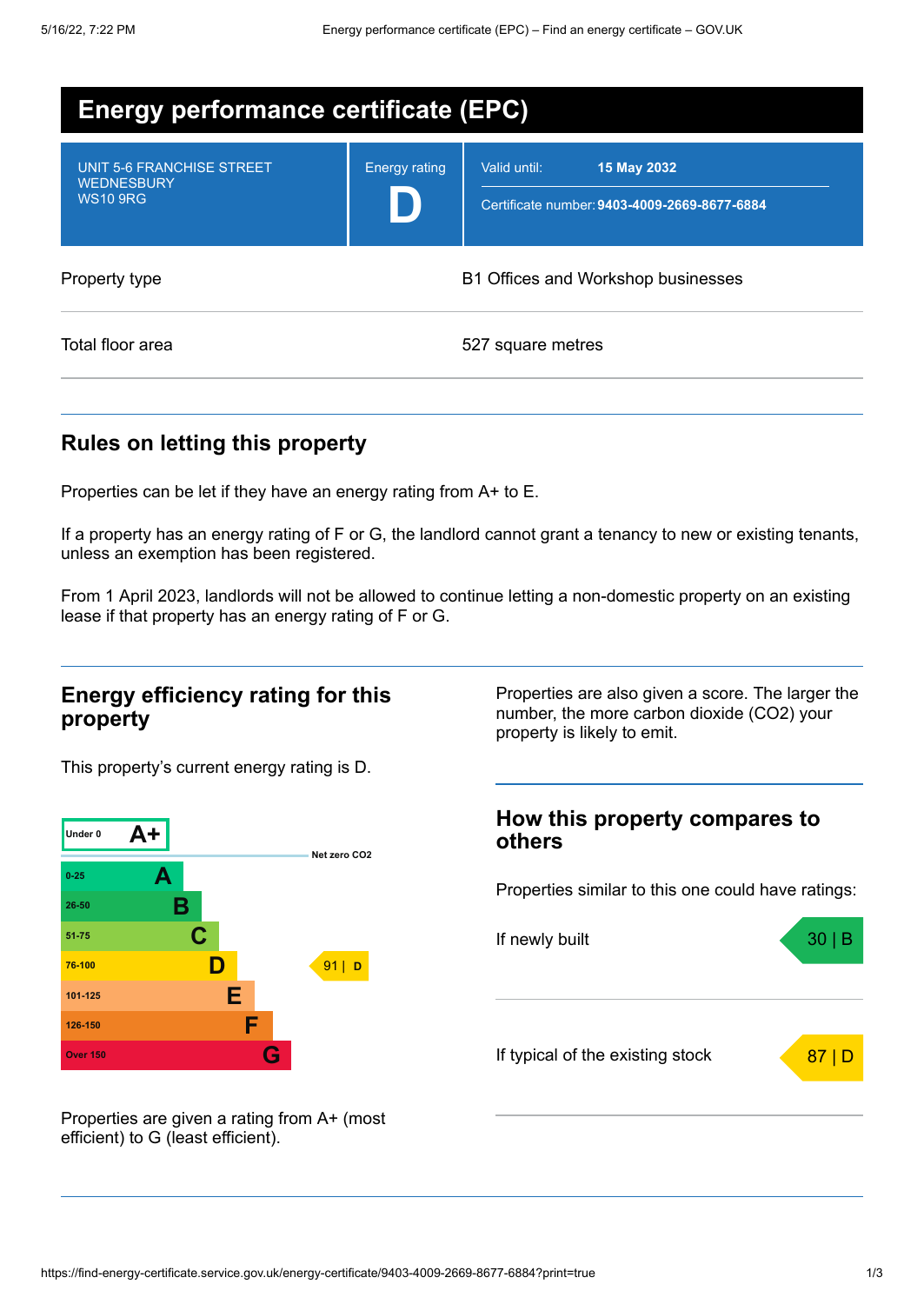# **Breakdown of this property's energy performance**

| <b>Grid Supplied Electricity</b>       |
|----------------------------------------|
| <b>Heating and Natural Ventilation</b> |
| 3                                      |
| 47.76                                  |
| 282                                    |
|                                        |

## **Recommendation report**

Guidance on improving the energy performance of this property can be found in the recommendation report [\(/energy-certificate/1797-1681-8493-3857-7469\)](https://find-energy-certificate.service.gov.uk/energy-certificate/1797-1681-8493-3857-7469).